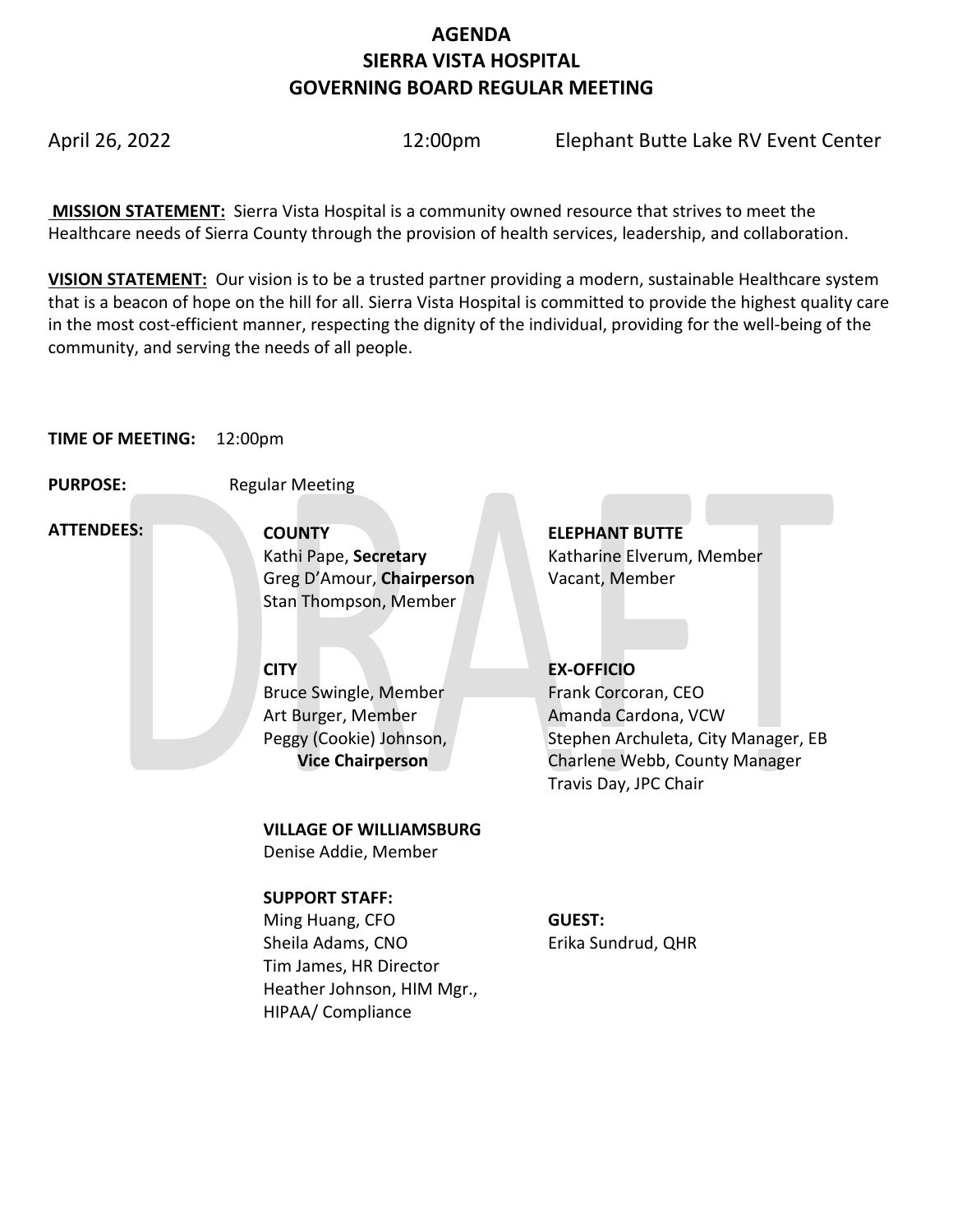| <b>AGENDA ITEMS</b>     | <b>PRESENTER</b>          | <b>ACTION REQUIRED</b>      |
|-------------------------|---------------------------|-----------------------------|
| 1. Call to Order        | Greg D'Amour, Chairperson |                             |
| 2. Pledge of Allegiance | Greg D'Amour, Chairperson |                             |
| 3. Roll Call            | Jennifer Burns            | <b>Quorum Determination</b> |

*Stipulation regarding Strategic Planning Workshop*: On March 31, 2022, the Governing Board of Sierra Vista Hospital held a closed session strategic planning workshop. This meeting was properly published in print, on radio, in the Hospital and on the Sierra Vista Hospital website. The meeting was called to discuss strategic and long-range business plans of Sierra Vista Hospital pursuant to NMSA 1978, Section 10-15-1 (H). As required by Section 10-15-1 (J). NMSA 1978, no action was taken during this meeting.

| 4. Approval of Agenda                                                                                                                                                          | Greg D'Amour, Chairperson | Amend/Action        |
|--------------------------------------------------------------------------------------------------------------------------------------------------------------------------------|---------------------------|---------------------|
| "Are there any items on this agenda that could cause a potential conflict of interest by any<br><b>Governing Board Member?"</b>                                                |                           |                     |
| 5. Approval of minutes<br>A. March 29, 2022 Regular Meeting Minutes                                                                                                            | Greg D'Amour, Chairperson | Amend/Action        |
| 6. Public Input - No public input will be called for during this meeting as allowed by Section 10-15-1<br>Formation of Public Policy: A. State Policy on Open Meetings page 6. |                           |                     |
| 7. Old Business- None                                                                                                                                                          |                           |                     |
| 8. New Business-                                                                                                                                                               |                           |                     |
| A. Sleep Study Proposal/ Presentation                                                                                                                                          | <b>Victor Prado</b>       | Presentation/Action |
| B. vCIO Presentation/ Introduction                                                                                                                                             | Daniel Lenerville, QHR    | Presentation        |
| 9. Finance Committee- Cookie Johnson, Chairperson                                                                                                                              |                           |                     |
| A. March Financial Report                                                                                                                                                      | Ming Huang, CFO           | Report/Action       |
| <b>B. Investment Options</b>                                                                                                                                                   | Ming Huang, CFO           | Report/Action       |
| C. FY22 Auditor Contract                                                                                                                                                       | Ming Huang, CFO           | Report/Action       |
| D. SCRDA Services Agreement                                                                                                                                                    | Frank Corcoran, CEO       | Report/Action       |
| 10. Board Quality Committee- Denise Addie, Chairperson                                                                                                                         |                           |                     |
| A. Policy Review:                                                                                                                                                              |                           |                     |
| 1. Continuous Aerosol Therapy Policy#055-01-004 -Toni Davis                                                                                                                    |                           | Report/Action       |
| 2. Suctioning Policy# 005-01-012 Toni Davis                                                                                                                                    |                           | Report/Action       |
| 11. Joint Conference Committee-Stan Thompson, Chairperson<br>A. Stan's Report                                                                                                  |                           | Discussion          |
| 12. Administrative Reports<br>A. Human Resources                                                                                                                               | Tim James, HR Director    | Discussion          |
|                                                                                                                                                                                |                           |                     |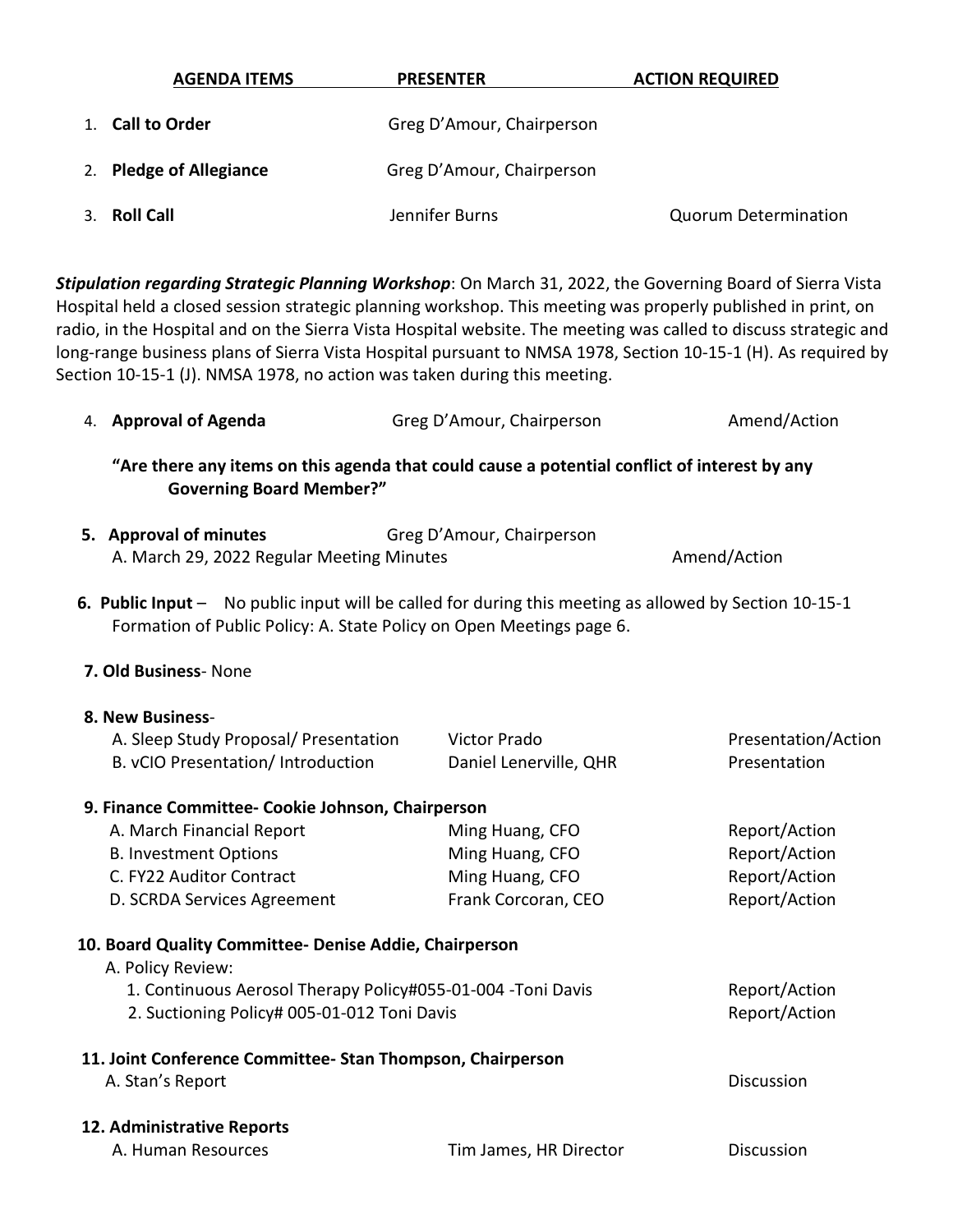| B. CNO Report      | Sheila Adams, CNO         | Discussion |
|--------------------|---------------------------|------------|
| C. CEO Report      | Frank Corcoran, CEO       | Discussion |
| D. Governing Board | Greg D'Amour, Chairperson | Discussion |

**Motion to Close Meeting:** 

 **13.** Executive Session – In accordance with Open Meetings Act, **NMSA 1978, Chapter 10, Article 15, Section 10-15-1 (H) 2, 7, and 9 including credentialing under NM Review Organization Immunity Act, NMSA Section 41-2E (8) and 41-9-5 the Governing Board will vote to close the meeting to discuss the following items:** 

### **10-15-1 (H) 2 Limited Personnel Matters**

| A. Provider Update                         | Frank Corcoran, CEO |
|--------------------------------------------|---------------------|
| B. Dr. Sonia Seufer Contract               | Frank Corcoran, CEO |
| C. Credentials                             | Frank Corcoran, CEO |
| Provisional                                |                     |
| Francis Cortes, CNP                        |                     |
| <b>Provisional to Two Year Appointment</b> |                     |
| Gina Nelson, MD (ESS)                      |                     |
| Arturo Sidransky, MD (ESS)                 |                     |
| Resignation                                |                     |
| Rhea Hazen                                 |                     |

#### **10-15-1 (H) 7 Attorney Client Privilege/ Pending Litigation**

| A. Risk Report- | Heather Johnson, HIM Mgr. |
|-----------------|---------------------------|
|-----------------|---------------------------|

#### **10-15-1 (H) 9 - Strategic and long-range business plans**

| A. RSSG Contract                           | Frank Corcoran, CEO |
|--------------------------------------------|---------------------|
| <b>B. Memorial Medical Center Contract</b> | Frank Corcoran, CEO |
| C. QHR Board Report                        | Erika Sundrud, QHR  |

 **Roll Call to Close Meeting:** Jennifer Burns

#### **14. Re-Open Meeting** – As required by **Section 10-15-1(J), NMSA 1978 matters discussed in executive session were limited only to those specified in the motion to close the meeting.**

| 10-15-1 (H) 2 Limited Personnel Matters    |               |
|--------------------------------------------|---------------|
| A. Provider Update                         | Report/Action |
| B. Dr. Sonia Seufer Contract               | Report/Action |
| C. Credentials                             |               |
| Provisional                                |               |
| Francis Cortes, CNP                        | Report/Action |
| <b>Provisional to Two Year Appointment</b> |               |
| Gina Nelson, MD (ESS)                      | Report/Action |
| Arturo Sidransky, MD (ESS)                 | Report/Action |
| Resignation                                |               |
| Rhea Hazen                                 | Report        |
|                                            |               |

### **10-15-1 (H) 7 Attorney Client Privilege/ Pending Litigation**